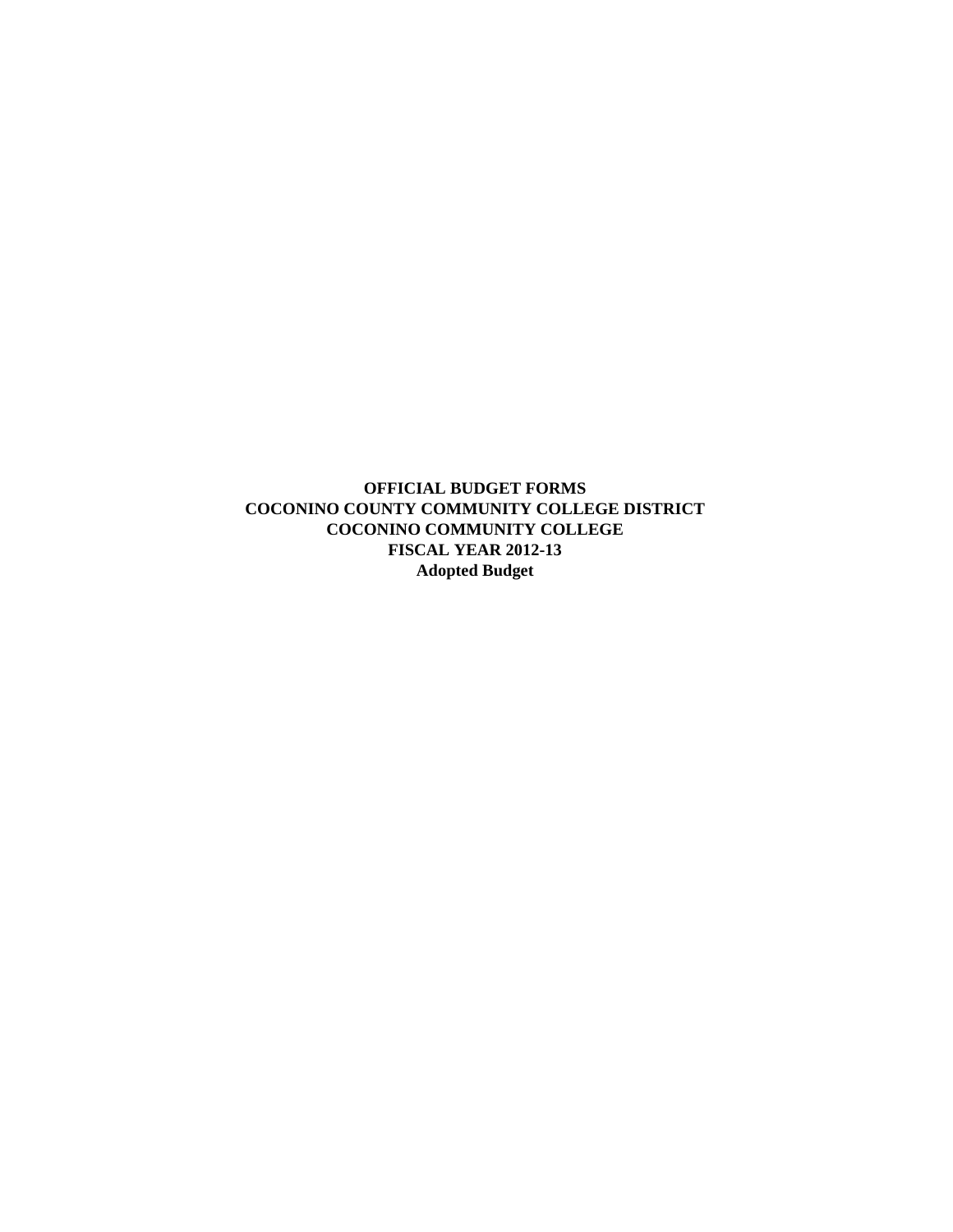### **SUMMARY OF BUDGET DATA COCONINO COUNTY COMMUNITY COLLEGE DISTRICT COCONINO COMMUNITY COLLEGE BUDGET FOR FISCAL YEAR 2012-13**

|         |                                                                                                                                                            |    |                          |                          |            |                     |            | Increase/(Decrease)<br>From Budget 2011-12<br>To Budget 2012-13 |            |  |
|---------|------------------------------------------------------------------------------------------------------------------------------------------------------------|----|--------------------------|--------------------------|------------|---------------------|------------|-----------------------------------------------------------------|------------|--|
|         |                                                                                                                                                            |    | <b>Budget</b><br>2011-12 | <b>Budget</b><br>2012-13 |            | <b>Amount</b>       |            |                                                                 | %          |  |
|         | <b>CURRENT GENERAL AND PLANT FUNDS</b>                                                                                                                     |    |                          |                          |            |                     |            |                                                                 |            |  |
|         | A. Expenditures:                                                                                                                                           |    |                          |                          |            |                     |            |                                                                 |            |  |
|         | <b>Current General Fund</b>                                                                                                                                | \$ | 17,190,719               | \$<br>17,357,844         |            | \$<br>167,125       |            |                                                                 | 1.0%       |  |
|         | Unexpended Plant Fund                                                                                                                                      |    | 761,734                  | 731,700                  |            | (30,034)            |            |                                                                 | $-3.9%$    |  |
|         | Retirement of Indebtedness Plant Fund                                                                                                                      |    | 2,031,329                | 1,975,536                |            | (55, 793)           |            |                                                                 | $-2.7%$    |  |
|         | <b>TOTAL</b>                                                                                                                                               | S  | 19,983,782               | 20,065,080               |            | 81,298              |            |                                                                 | 0.4%       |  |
|         | B. Expenditures Per FTSE:                                                                                                                                  |    |                          |                          |            |                     |            |                                                                 |            |  |
|         | <b>Current General Fund</b>                                                                                                                                | \$ | 7,315 / FTSE             | \$<br>7,715 / FTSE       |            | \$                  | 400 / FTSE |                                                                 | 5.5%       |  |
|         | Unexpended Plant Fund                                                                                                                                      | \$ | 324 / FTSE               | \$                       | 325 / FTSE | \$                  | 1 /FTSE    |                                                                 | 0.4%       |  |
| $\Pi$ . | <b>EXPENDITURE LIMITATIONS</b>                                                                                                                             |    |                          |                          |            | FISCAL YEAR 2011-12 | \$         |                                                                 | 15,833,517 |  |
|         |                                                                                                                                                            |    |                          |                          |            | FISCAL YEAR 2012-13 | \$         |                                                                 | 15,525,510 |  |
| III.    | AMOUNT RECEIVED FROM PRIMARY PROPERTY TAXES IN FISCAL YEAR 2011-12 IN EXCESS OF THE MAXIMUM<br>ALLOWABLE AMOUNT AS CALCULATED PURSUANT TO A.R.S. §42-17051 |    |                          |                          |            |                     | \$.        |                                                                 |            |  |

IV. MAXIMUM ALLOWABLE PRIMARY PROPERTY TAX LEVY FOR FISCAL YEAR 2012-13 PURSUANT TO A.R.S. §42-17051

V. SUMMARY OF PRIMARY AND SECONDARY PROPERTY TAX LEVIES AND RATES:

|                                            |   |               |                 |     |            | From Budget 2011-12<br><b>To Budget 2012-13</b> |
|--------------------------------------------|---|---------------|-----------------|-----|------------|-------------------------------------------------|
|                                            |   | <b>Budget</b> | <b>Budget</b>   |     |            |                                                 |
|                                            |   | 2011-12       | 2012-13         |     | Amount     | $\%$                                            |
| A. Amount Levied:                          |   |               |                 |     |            |                                                 |
| Primary Tax Levy                           |   | 6,600,495     | \$<br>6,772,795 | \$  | 172,300    | 2.6%                                            |
| Secondary Tax Levy                         |   | 1,995,900     | 1,850,466       |     | (145, 434) | $-7.3%$                                         |
| <b>TOTAL PROPERTY TAX LEVY</b>             | S | 8,596,395     | 8,623,261       |     | 26,866     | 0.3%                                            |
| B. Rates Per \$100 Net Assessed Valuation: |   |               |                 |     |            |                                                 |
| <b>Primary Tax Rate</b>                    |   | 0.3649        | \$<br>0.3875    | \$. | 0.0226     | 6.2%                                            |
| Secondary Tax Rate                         |   | 0.1085        | 0.1052          |     | $-0.0033$  | $-3.0%$                                         |
| TOTAL PROPERTY TAX RATE                    |   | 0.4734        | 0.4927          |     | 0.0193     | 4.1%                                            |

 $$\mathbb{S}$$ 

6,772,795

**Increase/(Decrease)**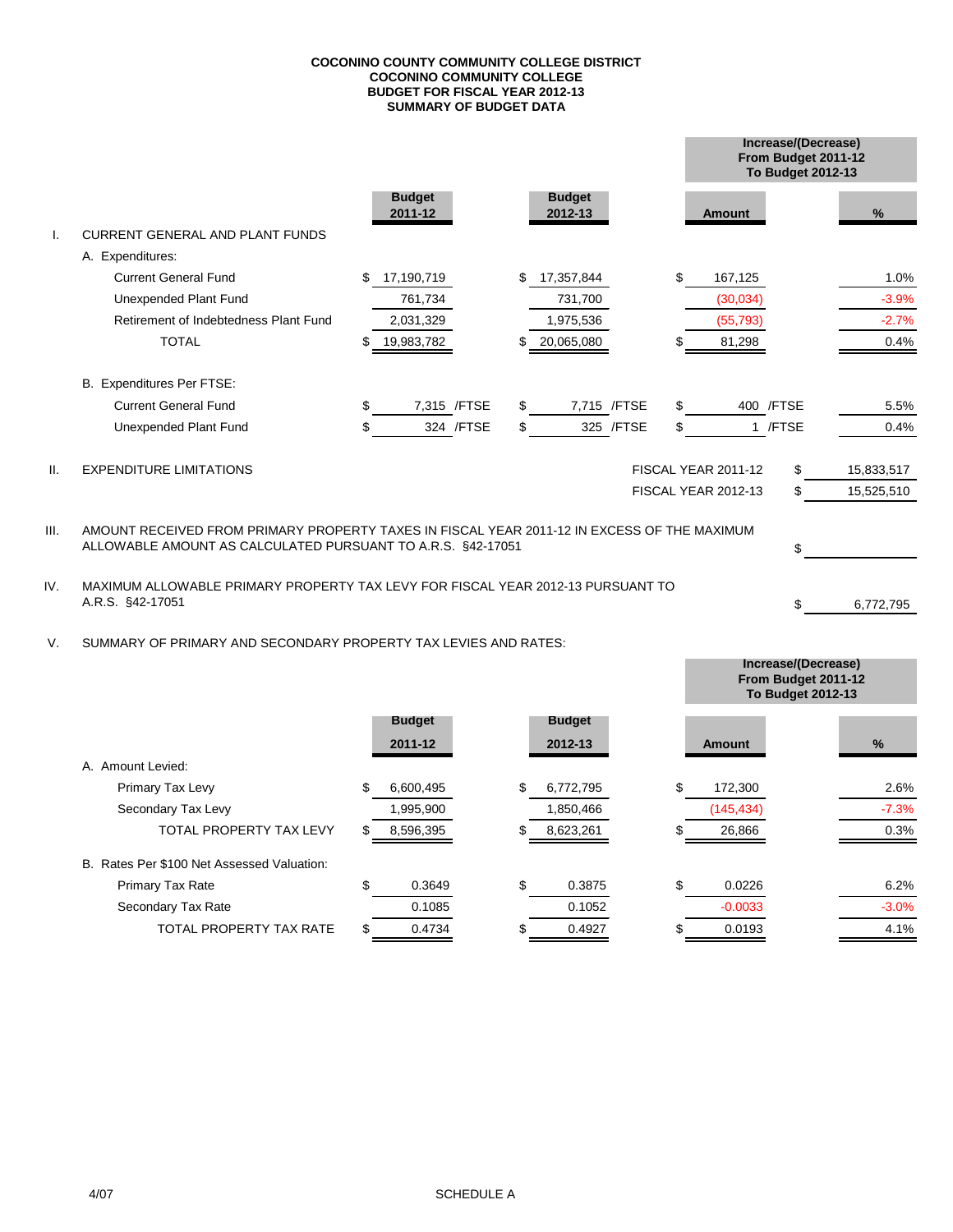### **COCONINO COUNTY COMMUNITY COLLEGE DISTRICT COCONINO COMMUNITY COLLEGE BUDGET FOR FISCAL YEAR 2012-13 CURRENT GENERAL FUND - REVENUES AND OTHER ADDITIONS**

**Increase/(Decrease) From Budget 2011-12**

|                                               |                                              |                          |                          | <b>To Budget 2012-13</b> |          |
|-----------------------------------------------|----------------------------------------------|--------------------------|--------------------------|--------------------------|----------|
| <b>REVENUES AND OTHER ADDITIONS BY SOURCE</b> | <b>Estimated</b><br><b>Actual</b><br>2011-12 | <b>Budget</b><br>2011-12 | <b>Budget</b><br>2012-13 | <b>Amount</b>            | %        |
| <b>PROPERTY TAXES</b>                         |                                              |                          |                          |                          |          |
| Primary Tax Levy                              | S<br>6,556,932                               | \$<br>6,600,495          | 6,772,795<br>\$          | 172,300<br>\$            | 2.6%     |
| Secondary Tax Levy - Override                 |                                              |                          |                          |                          |          |
| Subtotal                                      | 6,556,932                                    | \$.<br>6,600,495         | 6,772,795                | 172,300                  | 2.6%     |
| <b>STATE APPROPRIATIONS</b>                   |                                              |                          |                          |                          |          |
| Maintenance Support                           | 1,836,000                                    | 1,836,000                | 1,847,900                | 11,900                   | 0.6%     |
| <b>Equalization Aid</b>                       |                                              |                          |                          |                          |          |
| Subtotal                                      | 1,836,000                                    | \$<br>1,836,000          | 1,847,900                | 11,900                   | 0.6%     |
| GIFTS, GRANTS, AND CONTRACTS                  |                                              |                          |                          |                          |          |
| Government Grants and Contracts               |                                              |                          | 10,000                   | 10,000                   |          |
| Indirect Costs Recovered                      |                                              |                          |                          |                          |          |
| Private Gifts, Grants, and Contracts          | 95,000                                       | 100,000                  | 100,000                  |                          |          |
| Subtotal                                      | 95,000                                       | 100,000                  | 110,000                  | 10,000                   | 10.0%    |
| TUITION, REGISTRATION, AND STUDENT FEES       |                                              |                          |                          |                          |          |
| <b>General Tuition</b>                        | 5,224,823                                    | 4,823,800                | 4,699,200                | (124, 600)               | $-2.6%$  |
| <b>Dual Enrollment</b>                        | 368,338                                      | 497,900                  | 458,501                  | (39, 399)                | $-7.9%$  |
| <b>CAVIAT</b>                                 | 148,071                                      | 168,000                  | 123,390                  | (44, 610)                | $-26.6%$ |
| Scholarship Tuition                           | 135,120                                      | 174,400                  | 167,300                  | (7.100)                  | $-4.1%$  |
| Out-of-District Tuition                       | 122,881                                      | 257,900                  | 120,000                  | (137,900)                | $-53.5%$ |
| Out-of-State Tuition                          | 223,065                                      | 607,200                  | 391,700                  | (215,500)                | $-35.5%$ |
| Out-of-State WUE                              | 498,123                                      | 410,100                  | 349,400                  | (60, 700)                | $-14.8%$ |
| <b>Student Fees</b>                           | 843,074                                      | 731,505                  | 772,197                  | 40,692                   | 5.6%     |
| Corporate & Community Learning                | 246,120                                      | 135,000                  | 260,000                  | 125,000                  | 92.6%    |
| Tuition and Fee Remissions or Waivers         |                                              |                          |                          |                          |          |
| Subtotal                                      | 7,809,615                                    | 7,805,805                | 7,341,688                | (464, 117)               | $-5.9%$  |
| <b>OTHER SOURCES</b>                          |                                              |                          |                          |                          |          |
| Investment Income                             | 210,065                                      | 300,000                  | 275,000                  | (25,000)                 | $-8.3%$  |
| Other (Includes in-lieu)                      | 415,385                                      | 414,350                  | 456,451                  | 42,101                   | 10.2%    |
| Subtotal                                      | 625,450                                      | \$<br>714,350            | 731,451                  | 17,101                   | 2.4%     |
| <b>Total Revenues and Other Additions</b>     | 16,922,997                                   | \$<br>17,056,650         | 16,803,834               | \$<br>(252, 816)         | $-1.5%$  |
| UNRESTRICTED GENERAL FUND BALANCE             |                                              |                          |                          |                          |          |
| AT JULY 1, APPLIED TO BUDGET                  | \$                                           | \$<br>1,000,000          | \$<br>1,046,445          | \$<br>46,445             | 4.6%     |
| <b>TRANSFERS IN/(OUT)</b>                     |                                              |                          |                          |                          |          |
| Transfer Out -                                |                                              |                          |                          |                          |          |
| Restricted                                    | (83, 512)                                    | (83, 512)                | (64, 647)                | 18,865                   | $-22.6%$ |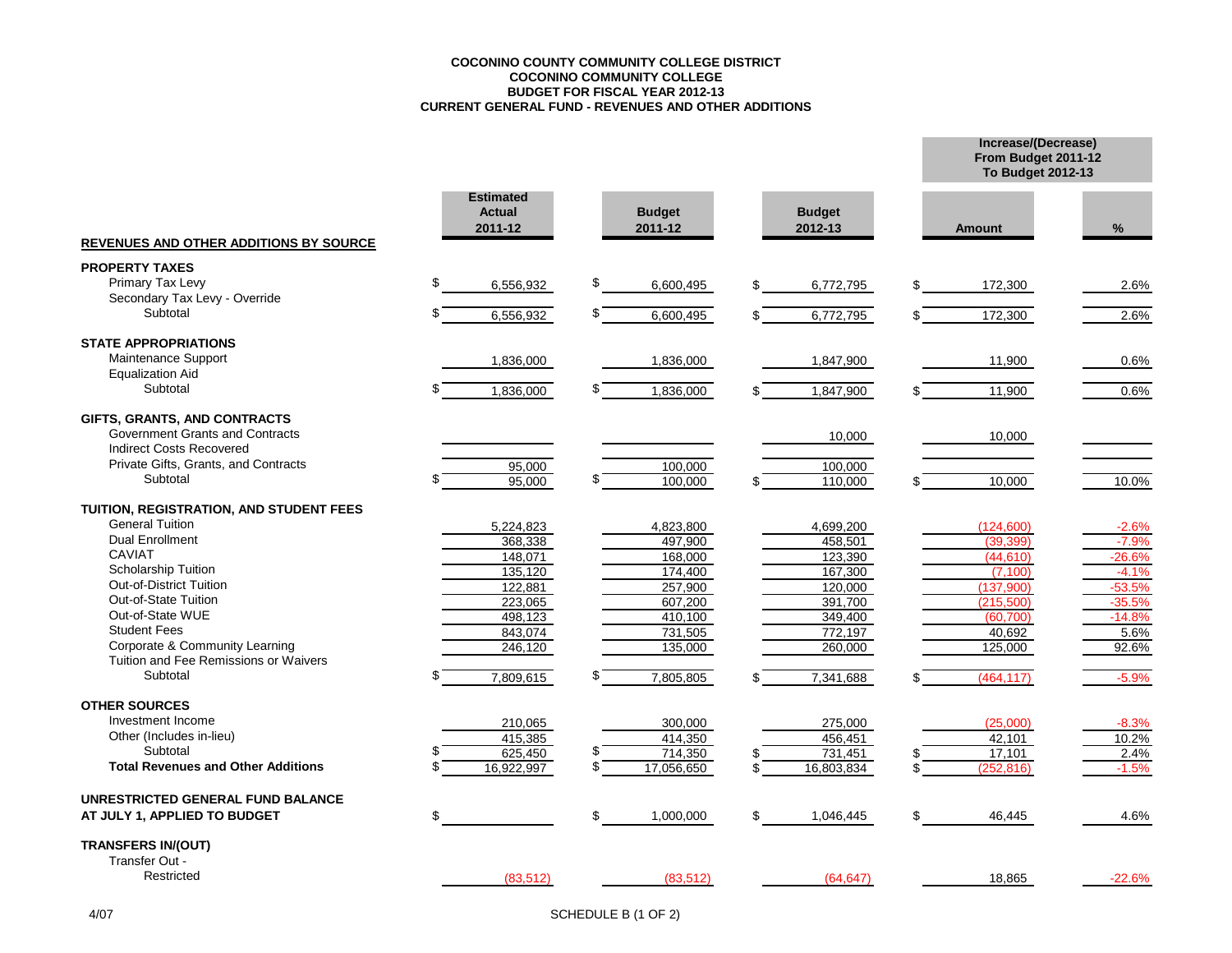| Auxiliary                               | (12,000)      | (12,000)   | (12,000)   |          |          |
|-----------------------------------------|---------------|------------|------------|----------|----------|
| Plant                                   | (1, 307, 373) | (802, 829) | (456, 400) | 346,429  | $-43.2%$ |
| <b>Subtotal Transfer Out</b>            | (1,402,885)   | (898, 341) | (533, 047) | 365,294  | $-40.7%$ |
| Transfer In -                           |               |            |            |          |          |
| Perkins Admin                           | 11,268        | 11,268     | 11,214     |          | $-0.5%$  |
| <b>Adult Education Admin</b>            | 19,025        | 19,025     | 17,614     | (1, 411) | $-7.4%$  |
| <b>Adult Education Tuba City</b>        | 2,117         | 2,117      |            |          |          |
| SEOG Admin                              |               |            | 7,309      | 7,309    |          |
| <b>FWS Admin</b>                        |               |            | 4,475      | 4,475    |          |
| Class Fees                              | 46,445        |            |            |          |          |
| Subtotal Transfer In                    | 78,855        | 32,410     | 40,612     | 8,202    | 25.3%    |
| <b>Net Transfers</b>                    | (1,324,030)   | (865, 931) | (492, 435) | 373,496  | $-43.1%$ |
| TOTAL AMOUNT AVAILABLE FOR EXPENDITURES | 15,598,967    | 17,190,719 | 17,357,844 | 167.125  | 1.0%     |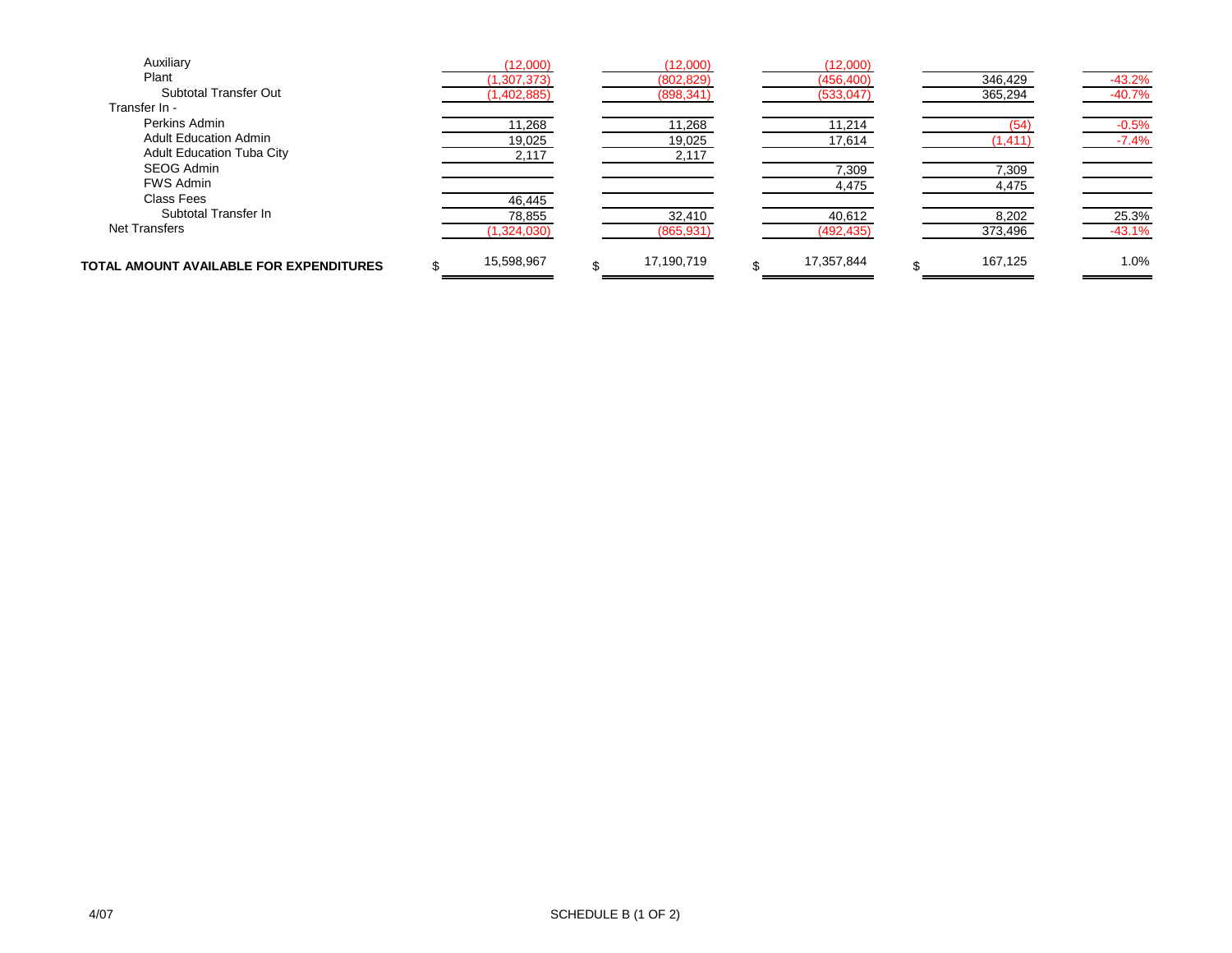#### **CURRENT GENERAL FUND - REVENUES AND OTHER ADDITIONS COCONINO COUNTY COMMUNITY COLLEGE DISTRICT COCONINO COMMUNITY COLLEGE BUDGET FOR FISCAL YEAR 2012-13**

|      |                                                                         | UNRESTRICTED GENERAL FUND BALANCE AT JULY 1, 2012 \$                    |     | 5,046,445 |
|------|-------------------------------------------------------------------------|-------------------------------------------------------------------------|-----|-----------|
|      | Less: Governing Board Designations                                      | \$<br>4,000,000                                                         |     |           |
|      | Other Amounts Unavailable to Finance<br>Expenditures of the Budget Year |                                                                         |     |           |
|      | Subtotal                                                                |                                                                         | \$  | 4,000,000 |
| Add: | Amounts Not Expected to be Expended<br>in the Budget Year               |                                                                         |     |           |
|      | Subtotal                                                                |                                                                         | \$. |           |
|      |                                                                         | UNRESTRICTED GENERAL FUND BALANCE AT JULY 1, 2012, APPLIED TO BUDGET \$ |     | 1,046,445 |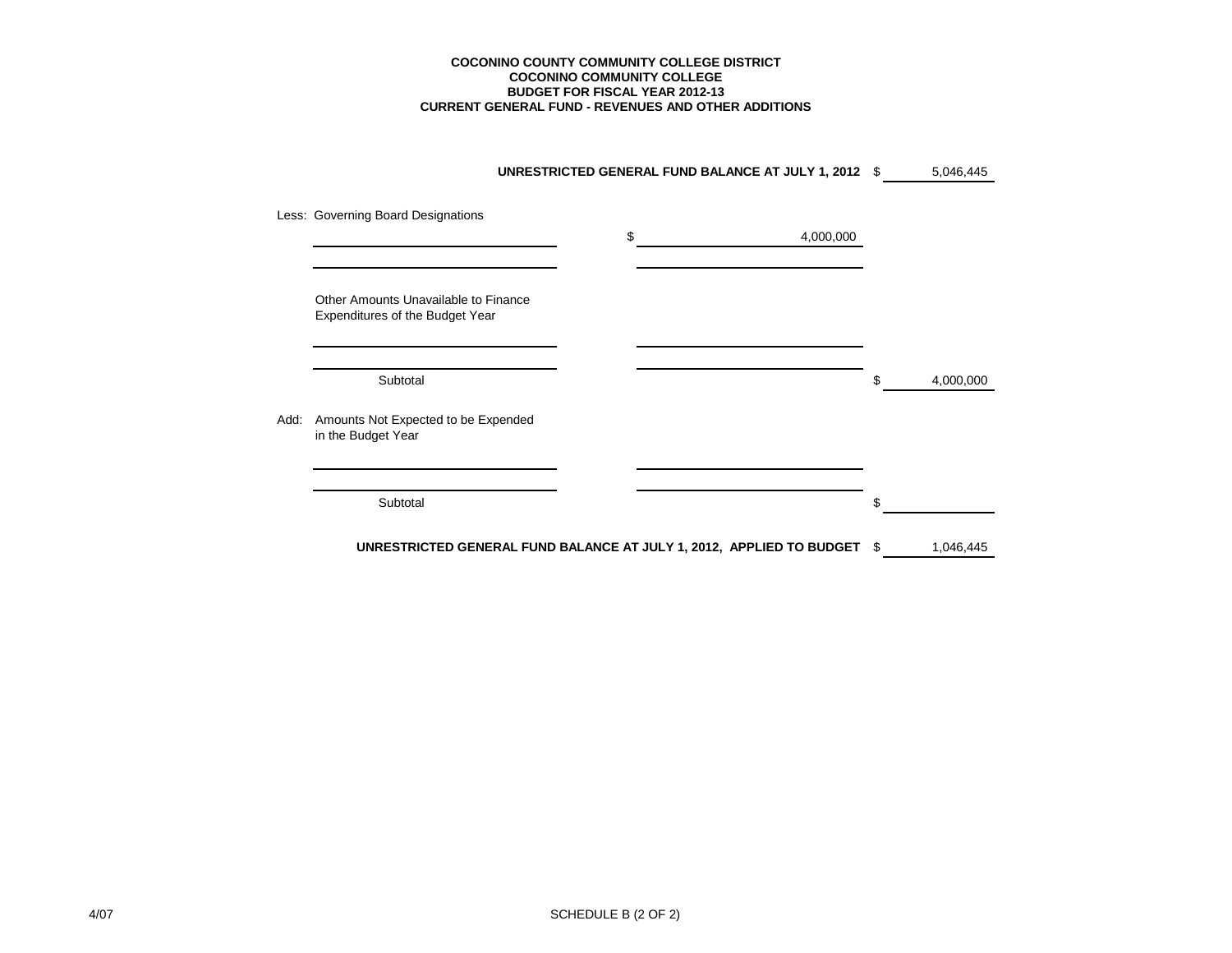### **COCONINO COUNTY COMMUNITY COLLEGE DISTRICT COCONINO COMMUNITY COLLEGE BUDGET FOR FISCAL YEAR 2012-13 PLANT FUNDS - REVENUES AND OTHER ADDITIONS**

**From Budget 2011-12 Increase/(Decrease)**

**To Budget 2012-13**

|                                                                                                                                                                                                                                             | <b>Estimated</b><br><b>Actual</b><br>2011-12 |    | <b>Budget</b><br>2011-12 |     | <b>Budget</b><br>2012-13 |    | Amount                   | %                |
|---------------------------------------------------------------------------------------------------------------------------------------------------------------------------------------------------------------------------------------------|----------------------------------------------|----|--------------------------|-----|--------------------------|----|--------------------------|------------------|
| REVENUES AND OTHER ADDITIONS BY SOURCE                                                                                                                                                                                                      |                                              |    |                          |     |                          |    |                          |                  |
| <b>UNEXPENDED PLANT FUND</b><br>State Appropriations: Capital Support (_____ FTSE @ \$<br>each)<br>Investment Income<br>Proceeds from Sale of Bonds<br>Other Revenues and Additions (Tech Fee)<br><b>Total Revenues and Other Additions</b> | \$<br>204,023<br>204,023                     | \$ | 189,734<br>189,734       |     | 200,700<br>200,700       | ደ  | 10,966<br>10,966         | 5.8%<br>5.8%     |
|                                                                                                                                                                                                                                             |                                              |    |                          |     |                          |    |                          |                  |
| <b>RESTRICTED FUND BALANCE AT JULY 1</b>                                                                                                                                                                                                    | 6,970,085                                    |    | 6,970,085                |     | 7,693,302                |    | 723,217                  | 10.4%            |
| TRANSFERS IN/(OUT)<br>Transfer In - R&R Funds<br><b>Transfer Out</b><br>Less: Amounts accumulated for future capital acquisitions                                                                                                           | 1,307,373<br>(46.445)<br>(7,693,302)         |    | 802,829<br>(7,200,914)   |     | 456,400<br>(7,618,702)   |    | (346, 429)<br>(417, 788) | $-43.2%$<br>5.8% |
| TOTAL AMOUNT AVAILABLE FOR EXPENDITURES -                                                                                                                                                                                                   |                                              |    |                          |     |                          |    |                          |                  |
| <b>UNEXPENDED PLANT FUND</b>                                                                                                                                                                                                                | 741,734                                      | \$ | 761,734                  | -SS | 731,700                  | \$ | (30,034)                 | $-3.9%$          |
| RETIREMENT OF INDEBTEDNESS PLANT FUND<br>Sources for payment of principal and interest<br>on general obligation bonds<br>Secondary Tax Levy<br>Other (Identify)                                                                             | 1,995,900                                    |    | 1,995,900                |     | 1,850,466                |    | (145, 434)               | $-7.3%$          |
| In Lieu Taxes                                                                                                                                                                                                                               |                                              |    |                          |     | 35,070                   |    | 35,070                   |                  |
| <b>Total Revenues and Other Additions</b>                                                                                                                                                                                                   | 1,995,900                                    | ደ  | 1,995,900                |     | 1,885,536                | \$ | (110, 364)               | $-5.5%$          |
| FUND BALANCE AT JULY 1 RESTRICTED FOR RETIREMENT<br>OF GENERAL OBLIGATION BONDS                                                                                                                                                             | 509,025                                      |    | 509,025                  |     | 559,025                  |    | 50,000                   | 9.8%             |
| TRANSFERS IN/(OUT)                                                                                                                                                                                                                          |                                              |    |                          |     |                          |    |                          |                  |
| Less: Amounts restricted for future debt service requirements                                                                                                                                                                               | (559, 025)                                   |    | (509, 025)               |     | (559, 025)               |    | (50,000)                 | 9.8%             |
|                                                                                                                                                                                                                                             |                                              |    |                          |     |                          |    |                          |                  |
| TOTAL AMOUNT AVAILABLE FOR RETIREMENT<br>OF GENERAL OBLIGATION BONDS                                                                                                                                                                        | \$<br>1,945,900                              | \$ | 1,995,900                | £.  | 1,885,536                | \$ | (110, 364)               | $-5.5%$          |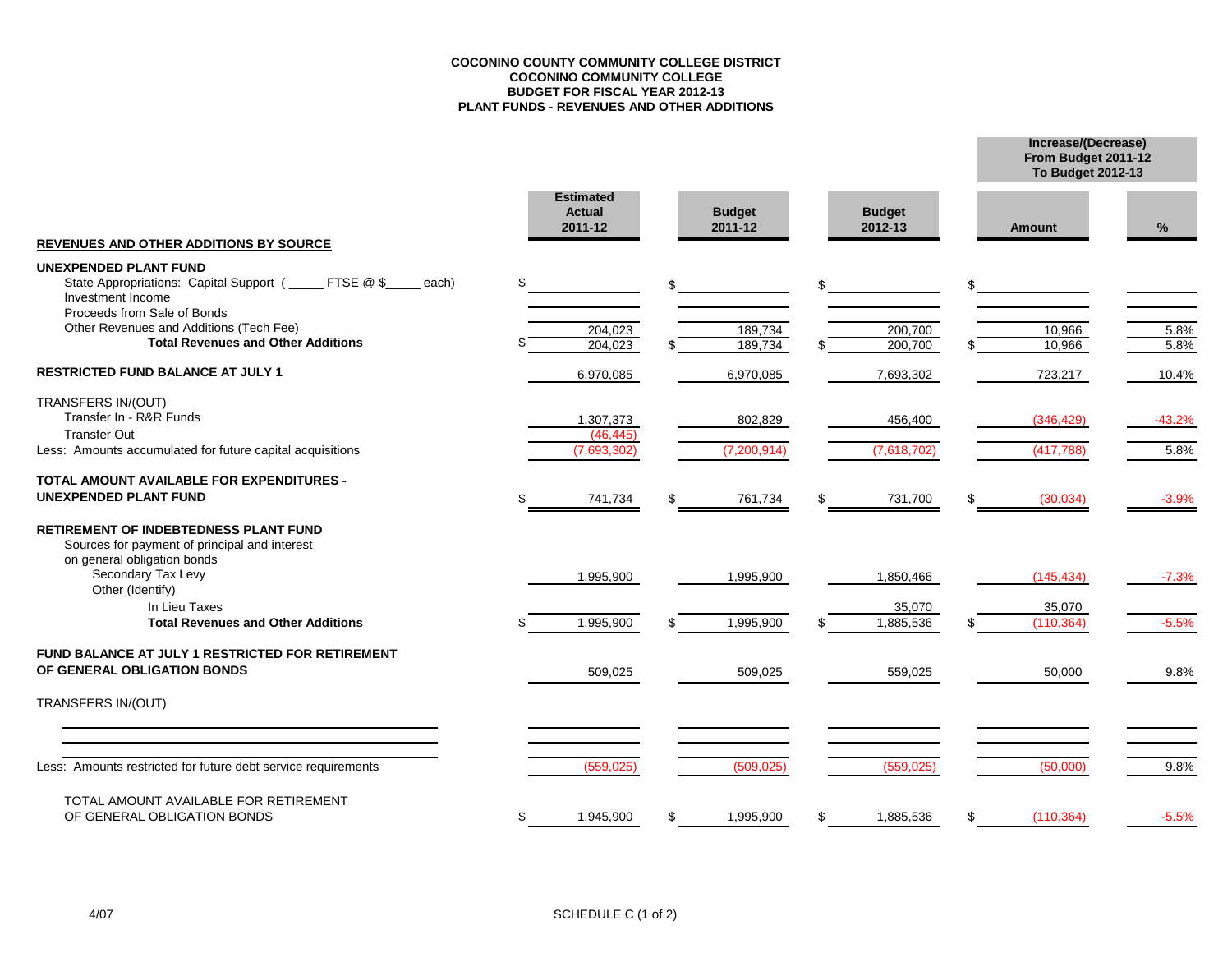### **COCONINO COUNTY COMMUNITY COLLEGE DISTRICT COCONINO COMMUNITY COLLEGE BUDGET FOR FISCAL YEAR 2012-13 PLANT FUNDS - REVENUES AND OTHER ADDITIONS**

**From Budget 2011-12 Increase/(Decrease)**

|                                                                                                              |    |                                              |     |                          |                          | <b>To Budget 2012-13</b> |            |  |
|--------------------------------------------------------------------------------------------------------------|----|----------------------------------------------|-----|--------------------------|--------------------------|--------------------------|------------|--|
| Sources for payment of principal and interest on revenue bonds (Identify)                                    |    | <b>Estimated</b><br><b>Actual</b><br>2011-12 |     | <b>Budget</b><br>2011-12 | <b>Budget</b><br>2012-13 | <b>Amount</b>            | %          |  |
| <b>Total Revenues and Other Additions</b>                                                                    |    |                                              |     |                          |                          |                          |            |  |
| FUND BALANCE AT JULY 1 RESTRICTED<br>FOR RETIREMENT OF REVENUE BONDS                                         |    |                                              |     |                          |                          |                          |            |  |
| TRANSFERS IN/(OUT)                                                                                           |    |                                              |     |                          |                          |                          |            |  |
| Less: Amounts restricted for future debt service requirements                                                |    |                                              |     |                          |                          |                          |            |  |
| TOTAL AMOUNT AVAILABLE FOR RETIREMENT<br>OF REVENUE BONDS                                                    | \$ |                                              | \$  |                          | \$                       | \$                       |            |  |
| Sources for payment of principal and interest on other long-term debt (Identify)                             |    |                                              |     |                          |                          |                          |            |  |
| <b>Total Revenues and Other Additions</b>                                                                    |    |                                              |     |                          |                          |                          |            |  |
| FUND BALANCE AT JULY 1 RESTRICTED<br>FOR RETIREMENT OF OTHER LONG-TERM DEBT                                  |    |                                              |     |                          |                          |                          |            |  |
| TRANSFERS IN/(OUT)<br>Copier Lease Purchase<br>Less: Amounts restricted for future debt service requirements |    | 35,429                                       |     | 35,429                   |                          | (35, 429)                | $-100.0\%$ |  |
| TOTAL AMOUNT AVAILABLE FOR RETIREMENT<br>OF OTHER LONG-TERM DEBT                                             |    | 35,429                                       | \$. | 35,429                   | \$                       | \$<br>(35, 429)          | $-100.0\%$ |  |
| TOTAL AMOUNT AVAILABLE FOR EXPENDITURES-<br>RETIREMENT OF INDEBTEDNESS PLANT FUND                            | S  | 1,981,329                                    | \$  | 2,031,329                | \$<br>1,885,536          | \$<br>(145, 793)         | $-7.2%$    |  |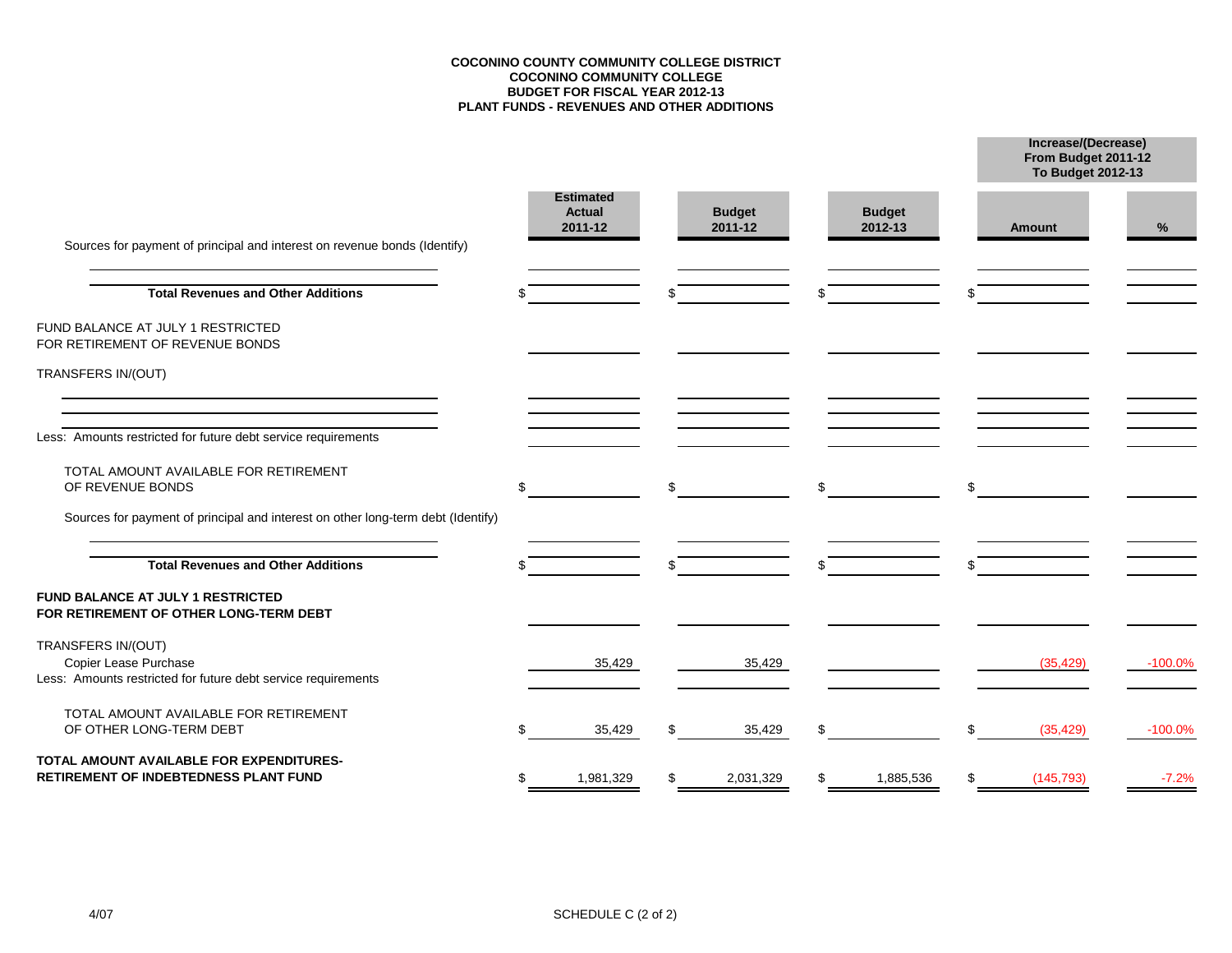### **COCONINO COUNTY COMMUNITY COLLEGE DISTRICT COCONINO COMMUNITY COLLEGE BUDGET FOR FISCAL YEAR 2012-13 CURRENT GENERAL FUND AND PLANT FUNDS - EXPENDITURES AND OTHER DEDUCTIONS**

**Increase/(Decrease) From Budget 2011-12**

|                                                                                                              |     |                                              |                          |     |                          | <b>To Budget 2012-13</b> |                   |
|--------------------------------------------------------------------------------------------------------------|-----|----------------------------------------------|--------------------------|-----|--------------------------|--------------------------|-------------------|
|                                                                                                              |     | <b>Estimated</b><br><b>Actual</b><br>2011-12 | <b>Budget</b><br>2011-12 |     | <b>Budget</b><br>2012-13 | <b>Amount</b>            | %                 |
| <b>CURRENT GENERAL FUND</b>                                                                                  |     |                                              |                          |     |                          |                          |                   |
| Instruction                                                                                                  |     | 6,333,360                                    | 6,375,433                | \$  | 6,484,235                | 108,802                  | 1.7%              |
| <b>Public Service</b>                                                                                        |     | 52.694                                       | 53,515                   |     | 54.328                   | 813                      | 1.5%              |
| Academic Support                                                                                             |     | 1,645,230                                    | 1,723,130                |     | 1,661,401                | (61, 729)                | $-3.6%$           |
| <b>Student Services</b>                                                                                      |     | 1,502,010                                    | 1,699,465                |     | 1,774,219                | 74,754                   | 4.4%              |
| Institutional Support (Administration)                                                                       |     | 4,166,953                                    | 3,919,978                |     | 4,624,724                | 704,746                  | 18.0%             |
| Operation and Maintenance of Plant                                                                           |     | 1,560,330                                    | 1,554,781                |     | 1,591,638                | 36,857                   | 2.4%              |
| Scholarships                                                                                                 |     | 175,537                                      | 174,400                  |     | 167,300                  | (7, 100)                 | $-4.1%$           |
| Contingency                                                                                                  |     |                                              | 1,690,017                |     | 1,000,000                | (690, 017)               | $-40.8%$          |
| TOTAL EXPENDITURES AND OTHER DEDUCTIONS                                                                      |     |                                              |                          |     |                          |                          |                   |
| OF CURRENT GENERAL FUND                                                                                      | \$. | 15,436,113                                   | 17,190,719               | \$  | 17,357,844               | \$<br>167,125            | 1.0%              |
| <b>PLANT FUNDS:</b><br><b>UNEXPENDED PLANT FUND</b>                                                          |     |                                              |                          |     |                          |                          |                   |
| Land<br><b>Buildings</b>                                                                                     |     |                                              |                          | \$. |                          |                          |                   |
| Improvements Other Than Buildings                                                                            |     | 252.000                                      |                          |     | 429.000                  |                          |                   |
| Equipment                                                                                                    |     | 489,734                                      | 252,000<br>489,734       |     | 262,700                  | 177,000<br>(227, 034)    | 70.2%<br>$-46.4%$ |
| Library Books                                                                                                |     |                                              |                          |     |                          |                          |                   |
| Museum and Art Collections                                                                                   |     |                                              |                          |     |                          |                          |                   |
| <b>Construction in Progress</b>                                                                              |     |                                              |                          |     |                          |                          |                   |
| Contingency                                                                                                  |     |                                              | 20,000                   |     | 40,000                   | 20,000                   | 100.0%            |
| Retirement of Indebtedness - Capital Leases and Installment Purchases                                        |     |                                              |                          |     |                          |                          |                   |
| Interest on Indebtedness - Capital Leases and Installment Purchases                                          |     |                                              |                          |     |                          |                          |                   |
| <b>TOTAL EXPENDITURES AND OTHER DEDUCTIONS</b>                                                               |     |                                              |                          |     |                          |                          |                   |
| OF UNEXPENDED PLANT FUND                                                                                     | ደ   | 741,734                                      | \$<br>761,734            | \$  | 731,700                  | \$<br>(30,034)           | $-3.9%$           |
|                                                                                                              |     |                                              |                          |     |                          |                          |                   |
| <b>RETIREMENT OF INDEBTEDNESS PLANT FUND</b>                                                                 |     |                                              |                          |     |                          |                          |                   |
| Retirement of Indebtedness - General Obligation Bonds<br>Interest on Indebtedness - General Obligation Bonds |     | 1,485,000                                    | 1,485,000                |     | 1,545,000                | 60,000                   | 4.0%              |
| Retirement of Indebtedness - Revenue Bonds                                                                   |     | 460,900                                      | 510,900                  |     | 430,536                  | (80, 364)                | $-15.7%$          |
| Interest on Indebtedness - Revenue Bonds                                                                     |     |                                              |                          |     |                          |                          |                   |
| Retirement of Indebtedness - Other Long-Term Debt                                                            |     | 34,029                                       | 34,029                   |     |                          | (34.029)                 | $-100.0%$         |
| Interest on Indebtedness - Other Long-Term Debt                                                              |     | 1,400                                        | 1,400                    |     |                          | (1,400)                  | $-100.0%$         |
| Other-Property Tax Judgement                                                                                 |     |                                              |                          |     |                          |                          |                   |
| TOTAL EXPENDITURES AND OTHER DEDUCTIONS OF RETIREMENT                                                        |     |                                              |                          |     |                          |                          |                   |
| OF INDEBTEDNESS PLANT FUND                                                                                   | \$. | 1,981,329                                    | 2,031,329                | \$  | 1,975,536                | \$<br>(55, 793)          | $-2.7%$           |
|                                                                                                              |     |                                              |                          |     |                          |                          |                   |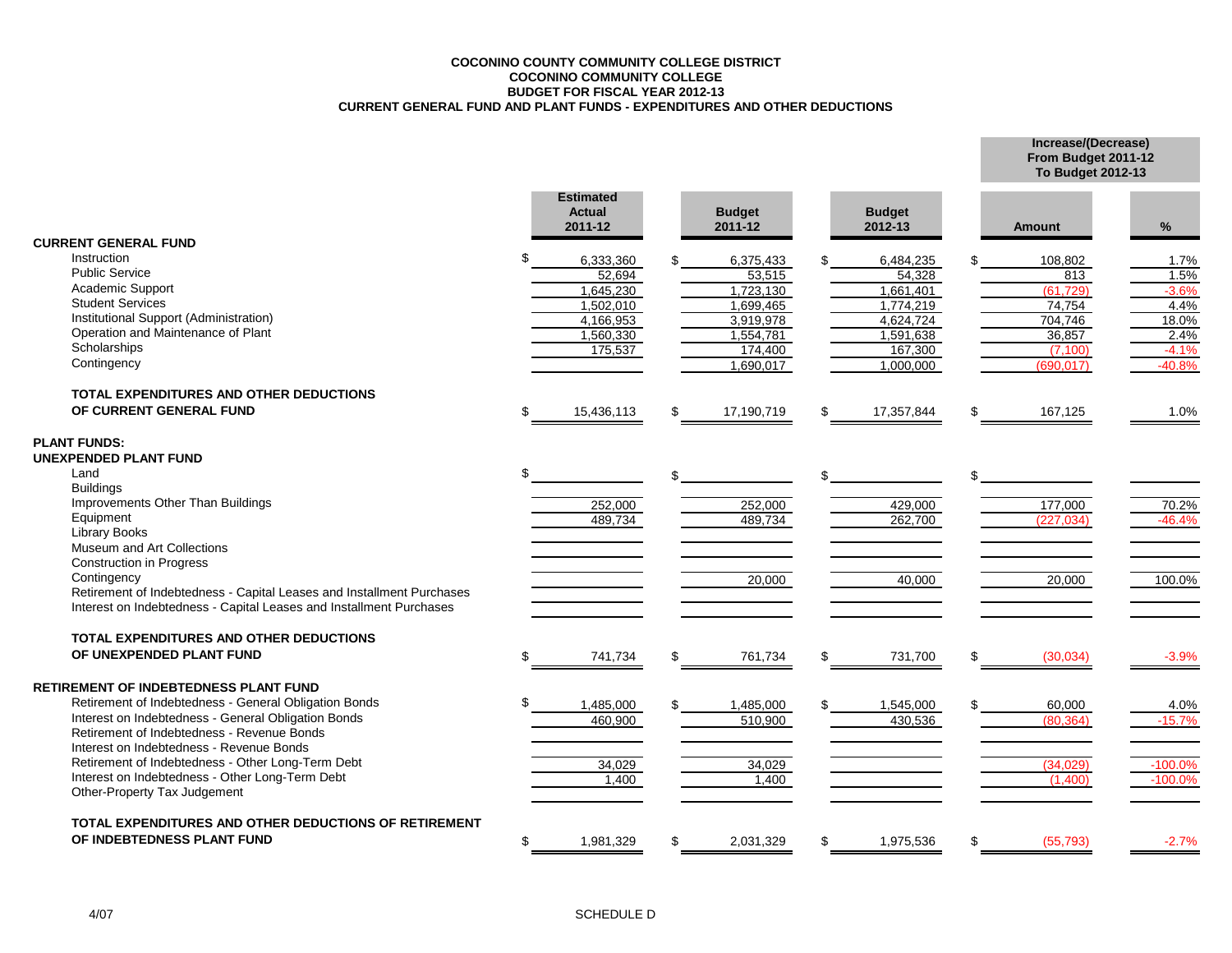### **COCONINO COUNTY COMMUNITY COLLEGE DISTRICT CURRENT AUXILIARY ENTERPRISES FUND - REVENUES AND OTHER ADDITIONS BUDGET FOR FISCAL YEAR 2012-13 COCONINO COMMUNITY COLLEGE**

**Increase/(Decrease) From Budget 2011-12**

|                                                                                                                                                                                                                      |                                              |    |                          |              |                          |          | <b>To Budget 2012-13</b> |              |  |  |  |
|----------------------------------------------------------------------------------------------------------------------------------------------------------------------------------------------------------------------|----------------------------------------------|----|--------------------------|--------------|--------------------------|----------|--------------------------|--------------|--|--|--|
| <b>REVENUES AND OTHER ADDITIONS BY SOURCE</b>                                                                                                                                                                        | <b>Estimated</b><br><b>Actual</b><br>2011-12 |    | <b>Budget</b><br>2011-12 |              | <b>Budget</b><br>2012-13 |          | <b>Amount</b>            | %            |  |  |  |
| <b>TUITION AND STUDENT FEES</b><br><b>General Tuition</b><br>Out-of-District Tuition<br>Out-of-State Tuition<br><b>Student Fees</b><br>Tuition and Fee Remissions or Waivers<br>Subtotal                             | \$                                           | \$ |                          | $\mathbb{S}$ |                          | \$<br>\$ |                          |              |  |  |  |
| <b>SALES AND SERVICES</b><br><b>Bookstore Sales</b><br><b>Food Services Sales</b><br><b>Dormitory Rentals</b><br>Intercollegiate Athletics<br>Parking Fees or Permits<br><b>Other Sales and Services</b><br>Subtotal | 26,772<br>26,772                             |    | 32,620<br>32,620         |              | 35,500<br>35,500         | \$       | 2,880<br>2,880           | 8.8%<br>8.8% |  |  |  |
| <b>OTHER REVENUES AND ADDITIONS</b><br>Investment Income<br>Other (Identify)                                                                                                                                         |                                              |    |                          |              |                          |          |                          |              |  |  |  |
| Subtotal                                                                                                                                                                                                             |                                              | \$ |                          | \$.          |                          | \$       |                          |              |  |  |  |
| <b>Total Revenues and Other Additions</b>                                                                                                                                                                            | 26,772                                       |    | 32,620                   |              | 35,500                   | \$.      | 2,880                    | 8.8%         |  |  |  |
| <b>UNRESTRICTED FUND BALANCE AT JULY 1</b>                                                                                                                                                                           | 60,578                                       |    | 60,578                   |              | 66,626                   |          | 6,048                    | 10.0%        |  |  |  |
| <b>TRANSFERS IN/(OUT)</b><br>Transfer In - Student Clubs                                                                                                                                                             | 12,000                                       |    | 12,000                   |              | 12,000                   |          |                          |              |  |  |  |
| TOTAL AMOUNT AVAILABLE FOR EXPENDITURES                                                                                                                                                                              | \$<br>99,350                                 | \$ | 105,198                  | \$           | 114,126                  | \$       | 8,928                    | 8.5%         |  |  |  |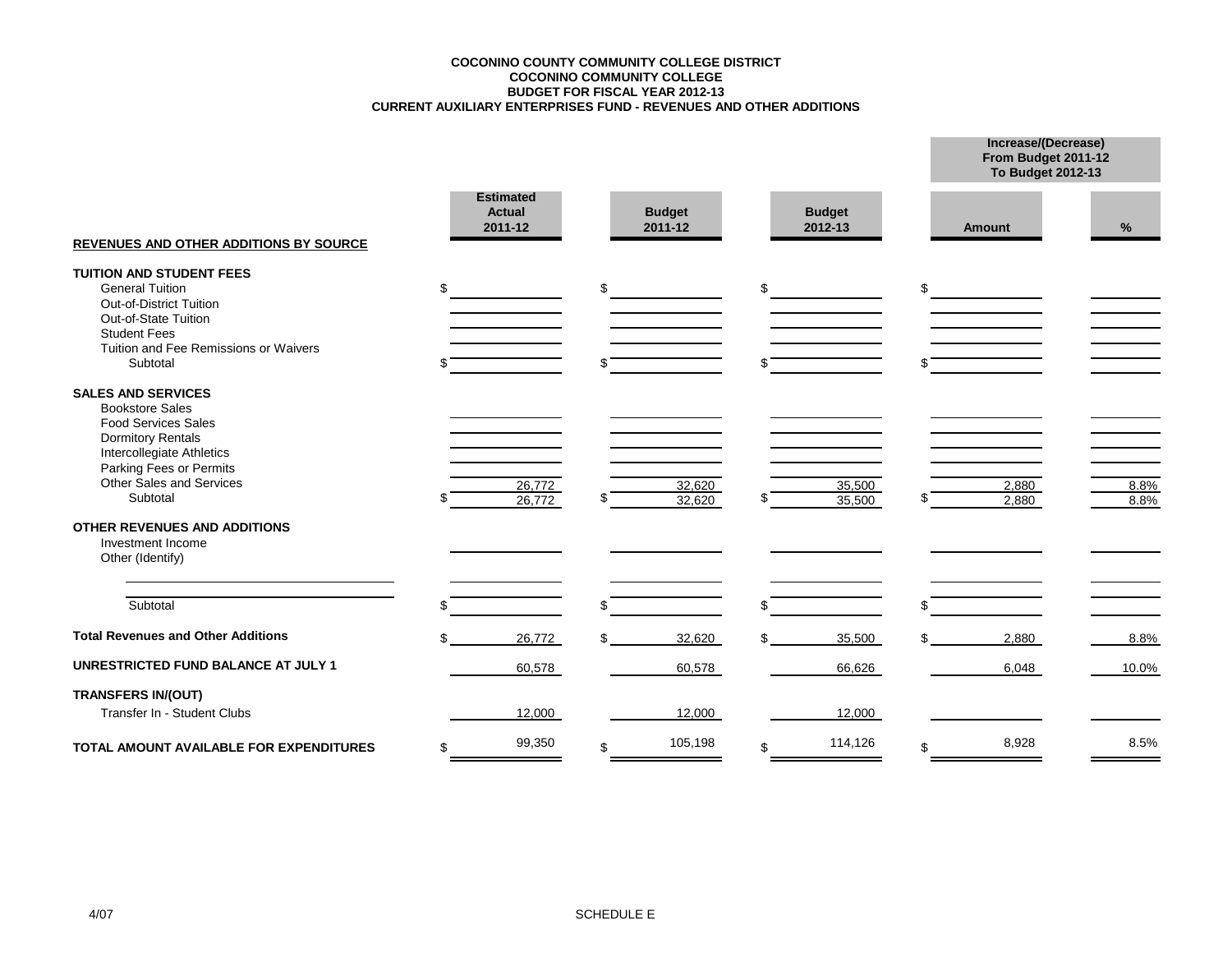### **COCONINO COUNTY COMMUNITY COLLEGE DISTRICT COCONINO COMMUNITY COLLEGE BUDGET FOR FISCAL YEAR 2012-13 CURRENT RESTRICTED FUND - REVENUES AND OTHER ADDITIONS**

**Increase/(Decrease)**

|                                               |                                              |                          |                          |                   | From Budget 2011-12<br>To Budget 2012-13 |  |
|-----------------------------------------------|----------------------------------------------|--------------------------|--------------------------|-------------------|------------------------------------------|--|
|                                               | <b>Estimated</b><br><b>Actual</b><br>2011-12 | <b>Budget</b><br>2011-12 | <b>Budget</b><br>2012-13 | <b>Amount</b>     | %                                        |  |
| <b>REVENUES AND OTHER ADDITIONS BY SOURCE</b> |                                              |                          |                          |                   |                                          |  |
| GIFTS, GRANTS, AND CONTRACTS                  |                                              |                          |                          |                   |                                          |  |
| <b>Federal Grants and Contracts</b>           | \$<br>11,423,117                             | \$<br>12,422,936         | \$<br>7,423,343          | \$<br>(4,999,593) | $-40.2%$                                 |  |
| <b>State Grants and Contracts</b>             | 334,743                                      | 783,850                  | 367,557                  | (416, 293)        | $-53.1%$                                 |  |
| <b>Local Grants and Contracts</b>             | 204                                          | 21,273                   |                          | (21, 273)         | $-100.0%$                                |  |
| Private Gifts, Grants, and Contracts          | 94,712                                       | 39,445                   | 15,861                   | (23, 584)         | $-59.8%$                                 |  |
| Subtotal                                      | 11,852,777<br>\$                             | 13,267,504<br>\$         | 7,806,761<br>\$.         | (5,460,743)<br>\$ | $-41.2%$                                 |  |
| <b>OTHER REVENUES AND ADDITIONS</b>           |                                              |                          |                          |                   |                                          |  |
| Investment Income                             |                                              |                          |                          |                   |                                          |  |
| <b>State Shared Sales Tax</b>                 |                                              |                          |                          |                   |                                          |  |
| Other (Identify)                              |                                              |                          |                          |                   |                                          |  |
| Subtotal                                      | \$.                                          | \$                       | \$.                      | \$.               |                                          |  |
| <b>Total Revenues and Other Additions</b>     | 11,852,777<br>\$                             | \$<br>13,267,504         | \$<br>7,806,761          | \$<br>(5,460,743) | $-41.2%$                                 |  |
| RESTRICTED FUND BALANCE AT JULY 1             |                                              |                          |                          |                   |                                          |  |
| <b>TRANSFERS IN/(OUT)</b>                     |                                              |                          |                          |                   |                                          |  |
| Transfer In                                   | 88,512                                       | 83,512                   | 64,647                   | (18, 865)         | $-22.6%$                                 |  |
| <b>Transfer Out</b>                           | (32, 410)                                    | (32, 410)                | (40, 612)                | (8, 202)          | 25.3%                                    |  |
| TOTAL AMOUNT AVAILABLE FOR EXPENDITURES       | \$<br>11,908,879                             | 13,318,606<br>S          | 7,830,796<br>\$.         | (5,487,810)<br>S  | $-41.2%$                                 |  |
|                                               |                                              |                          |                          |                   |                                          |  |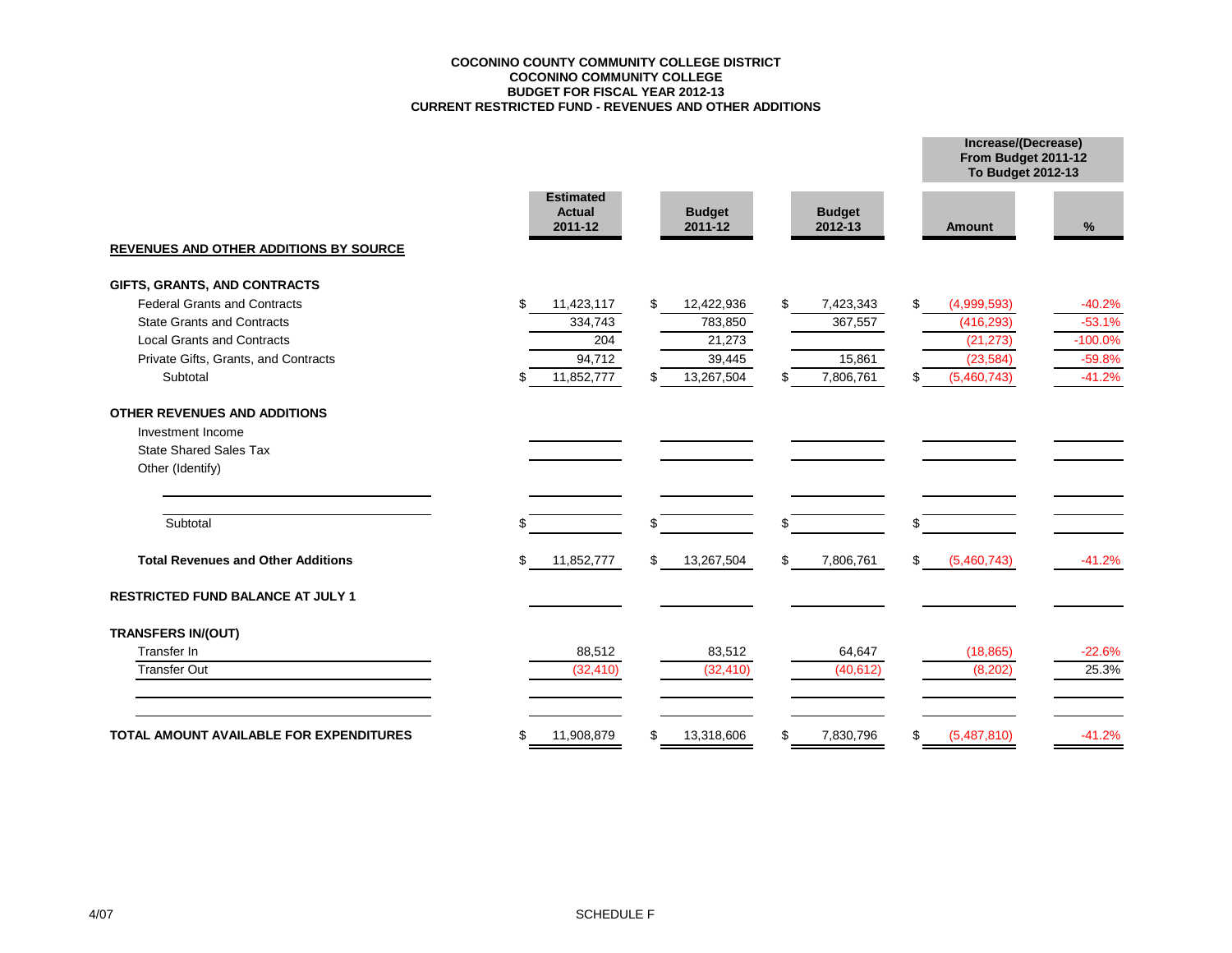# **COCONINO COUNTY COMMUNITY COLLEGE DISTRICT COCONINO COMMUNITY COLLEGE BUDGET FOR FISCAL YEAR 2012-13**

# **CURRENT AUXILIARY ENTERPRISES AND CURRENT RESTRICTED FUNDS - EXPENDITURES AND OTHER DEDUCTIONS**

**Increase/(Decrease)**

|                                           |                                       |                          |                          |     | From Budget 2011-12<br>To Budget 2012-13 |          |
|-------------------------------------------|---------------------------------------|--------------------------|--------------------------|-----|------------------------------------------|----------|
|                                           | <b>Estimated</b><br>Actual<br>2011-12 | <b>Budget</b><br>2011-12 | <b>Budget</b><br>2012-13 |     | <b>Amount</b>                            | %        |
| <b>CURRENT AUXILIARY ENTERPRISES FUND</b> |                                       |                          |                          |     |                                          |          |
| <b>Bookstore</b>                          |                                       | \$                       | \$                       | \$  |                                          |          |
| <b>Food Services</b>                      |                                       |                          |                          |     |                                          |          |
| Dormitories                               |                                       |                          |                          |     |                                          |          |
| Intercollegiate Athletics                 |                                       |                          |                          |     |                                          |          |
| <b>English Digital Dictionary Rentals</b> |                                       | 1,000                    | 1,007                    |     | $\overline{7}$                           | 0.7%     |
| Teaching and Learning Conference          |                                       | 4,000                    | 7,040                    |     | 3,040                                    | 76.0%    |
| Vending Machines                          | 9,380                                 | 12,208                   | 27,000                   |     | 14,792                                   | 121.2%   |
| <b>Education and Development</b>          | 2,101                                 | 2,412                    | 10,515                   |     | 8,103                                    | 335.9%   |
| <b>Math Calculator Rentals</b>            |                                       | 4,000                    | 4,815                    |     | 815                                      | 20.4%    |
| <b>Student Clubs and Organizations</b>    | 21,243                                | 22,000                   | 49,644                   |     | 27,644                                   | 125.7%   |
| TOTAL EXPENDITURES AND OTHER DEDUCTIONS   |                                       |                          |                          |     |                                          |          |
| OF CURRENT AUXILIARY ENTERPRISES FUND     | 32,724                                | 45,620                   | \$<br>100,021            | \$  | 54,401                                   | 119.2%   |
| <b>CURRENT RESTRICTED FUND</b>            |                                       |                          |                          |     |                                          |          |
| Instruction                               | 1,033,140                             | 1,105,232                | \$<br>878,398            | \$. | (226, 834)                               | $-20.5%$ |
| <b>Public Service</b>                     | 306,217                               | 426,042                  | 251,247                  |     | (174, 795)                               | $-41.0%$ |
| <b>Academic Support</b>                   | 235,204                               | 172,144                  | 56,359                   |     | (115, 785)                               | $-67.3%$ |
| <b>Student Services</b>                   | 438,577                               | 469,010                  | 416,941                  |     | (52,069)                                 | $-11.1%$ |
| Institutional Support (Administration)    | 1,269                                 |                          |                          |     |                                          |          |
| Operation and Maintenance of Plant        |                                       |                          |                          |     |                                          |          |
| Scholarships                              | 9,894,472                             | 11,146,178               | 6,227,850                |     | (4,918,328)                              | $-44.1%$ |
| TOTAL EXPENDITURES AND OTHER DEDUCTIONS   |                                       |                          |                          |     |                                          |          |
| OF CURRENT RESTRICTED FUND                | 11,908,879                            | 13,318,606               | \$<br>7,830,796          | \$  | (5,487,810)                              | $-41.2%$ |